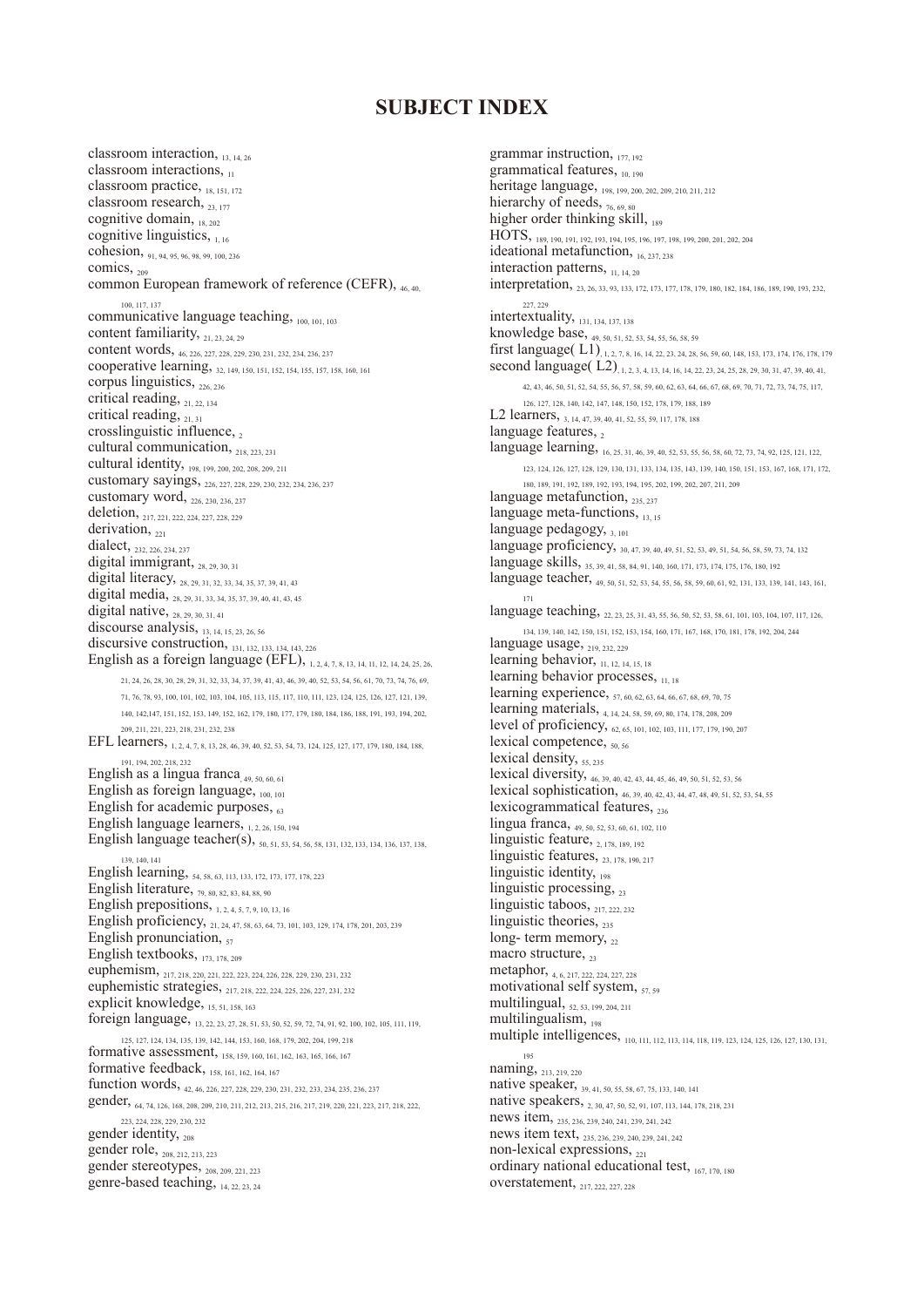pedagogical procedures, 53, 56 peer teaching, 149, 150, 154, 155, 156, 157, 158, 160 performance standards,  $_{159}$ phonemic modification,  $_{221}$ phonemic modification,  $_{221}$ poetry,  $_{226}$ polite language,  $_{229}$ politeness, 169, 206, 219, 220, 223, 224, 227, 232 polysemous, 1, 2, 4, 6, 14 polysemy network analyses,  $_{1,4,5,6}$ pragmatics,  $_{55, 217, 232}$ pre-service teachers, 149, 150, 152 process of teaching and learning,  $_{24, 33, 170}$ processing instruction, 177, 178, 179, 180, 182, 184, 186, 188, 189, 190, 191, 192 processing strategies, 28, 177, 188, 189 productive skills, 40, 41, 50, 52, 100, 104, 105 professional development,  $76, 78, 131, 133, 139, 140, 141, 143, 210, 226$ pronunciation, <sub>20, 56</sub>, 58, 100, 104, 105, 109, 111, 112, 113, 115, 130, 131, 140, 169, 234, 237 psychomotor domain, <sup>18</sup> reading comprehension, 21, 22, 23, 24, 25, 26, 27, 28, 29, 30, 31, 56, 91, 92, 125, 180 reading habit, 110, 111, 112, 113, 114, 116, 117, 118, 119, 121, 122, 123, 124, 125, 126, 197 receptive skills, 40, 50, 52, 100, 104, 105, 179 school based assessment, <sub>159</sub> second language acquisition (SLA), 14, 16, 25, 39, 40, 50, 70, 72, 73, 177, 189, 192, 210 self-discrepancy theory,  $_{60}$ senior high school teachers,  $_{28}$ systemic functional linguistics (SFL), 13, 14, 15, 16, 18, 24, 235, 236, 237, simple and multiple theme,  $_{235}$ slang, 221 social semiotics, 210 socio-contextual perspective, <sub>49, 54</sub> source language,  $_{91, 92, 93, 101, 235, 236}$ spatial configurations,  $_{1, 2, 9, 12}$ speech community,  $_{223, 232}$ spontaneous language, 123 storybooks, 111, 208, 209, 210, 211, 212, 213, 215, 216, 217, 221 storytelling, 189, 190, 192, 193, 195, 196, 197, 198, 199, 200, 201, 202, 210 student beliefs, 121, 122, 124, 133, 134 students' learning engagement, 11, 12 syllable, 22, 213, 215, 216, 217, 219

syllabus, 24, 58, 59, 65, 80, 82, 91, 104, 231 synonym, <sub>226</sub> synonyms, 217, 226, 227, 228, 229, 230 systemic functional linguistic meta- functions, 15 taboo words, 217, 221, 223, 228, 229, 230 tabooed topics, 217, 222, 224, 228, 229, 230 target language,  $_{7, 12, 13, 46, 41, 51, 58, 76, 91, 92, 93, 95, 100, 101, 140, 200, 235, 236}$ teacher beliefs, 139, 140, 144 teacher education, 26, 49, 50, 51, 52, 53, 54, 55, 56, 58, 59, 60, 61, 92, 94, 150, 149, 150, 151, 152, 160, 161, 162 teaching competence,  $76, 71, 72, 75, 81$ teaching learning process,  $_{29}$ teaching methodology, 30, 82, 139, 150, 152, 169 teaching program,  $_{14, 23}$ teaching resource, 100, 107 teaching-learning processes, 12, 14, 15, 21, 23 text constituent processing,  $_{11}$ text constituents,  $_{18, 21}$ text organization, 238 text-based procedures,  $_{23}$ textual metafunction, 18, 235, 236, 238, 241 textual metafunction, 238 theme and rheme,  $_{238}$ theme markedness, 235, 236, 239, 240, 241, 239, 242 theory of motivation,  $_{76,69,80}$ traditional classroom,  $_{79, 82, 87, 89, 90, 91, 130, 167}$ translation competence, 91, 100, 101, 102, 103 translation process, 64, 92, 99, 100, 236, 237, 239 ujian nasional, 167, 170 understatement, 217, 222, 224, 227, 228, 230 verb types, 208, 213, 215, 216, 217, 220 virtual learning environment,  $\frac{1}{2}$ vocabulary, 21, 22, 28, 31, 46, 47, 39, 40, 41, 42, 43, 44, 45, 46, 47, 48, 49, 50, 51, 52, 53, 54, 55, 56, 55, 91, 99, 100, 101, 104, 107, 109, 111, 115, 121, 123, 128, 130, 131, 140, 141, 142, 148, 152, 174, 175, 176, 192, 200, 199, 203, 206, 209, 210 vocational programs, 121, 122, 126, 127 washback effects, 167, 168, 170, 171, 172, 173, 178 word formation, <sub>221</sub> working memory capacity, 12, 13, 21, 22, 24, 25, 29, 30, 31 writing mastery, 110, 111, 112, 113, 114, 115, 116, 117, 118, 119, 122, 123, 124 written text,  $42, 47, 51, 52, 111$ young learners, 140, 144, 153, 179, 189, 190, 192, 193, 194, 199, 200, 204, 220, 221

## **AUTHOR INDEX**

Adaninggar Septi Subekti, 57-67 Anita Lie, Juliana Wijaya, and Esther Kuntjara, 198- 207 Anna Riana Suryanti Tambunan, Fuad Abdul Hamied, and Wachyu Sundayana, 68-78 Ayu Lestari, Sofendi Lazy, and Ismail Petrus, 110-120 David Wijaya and Gabriella Ong, 1-10 Didi Suherdi, 11-20 Dwi Fita Heriyawati, Ali Saukah, and Utami Widiati, 21-27 Dyah Sunggingwati, 149-157 Fadi Al-Khasawneh, 217-225 Hazel Acosta and Diego Cajas, 100-109 Justin Harris, 139-148 Laura V. Fielden Burns and Mercedes Rico García, 121-130

MA. Joahna Mante-Estacio, Fernand Kevin Dumalay, and Philip Rentillo, 208-216

Mohammad Fadzeli Jaafar, 226-234 Nia Kurniawati, Elis Homsini Maolida, and Agung Ginanjar Anjaniputra, 28-37 Ramesh Nair and Roshayani Arshad, 131-138 Riswanda Setiadi, 91-99 Rudy Sofyan and Bahagia Tarigan, 235-243 Sima Modirkhamene, Aram Pouyan, and Parviz Alavinia, 177-188 Siti Hajar Halili, Nurul Hanani Abdul Rahman, and Rafiza Abdul Razak, 79-90 Sri Setyarini, Ahmad Bukhori Muslim, Dwi Rukmini, Issy Yuliasri, and Yanuarius Mujianto, 189-197 Wachyu Sundayana, Panusak Meekaeo, Pupung Purnawarman, and Didi Sukyadi, 167-176 Willy Juanggo, 38-48 Zulfa Sakhiyya, Helena I.R. Agustien, and Hendi Pratama, 49-56 Zuwati Hasim, Shi Di, and Roger Barnard, 158-166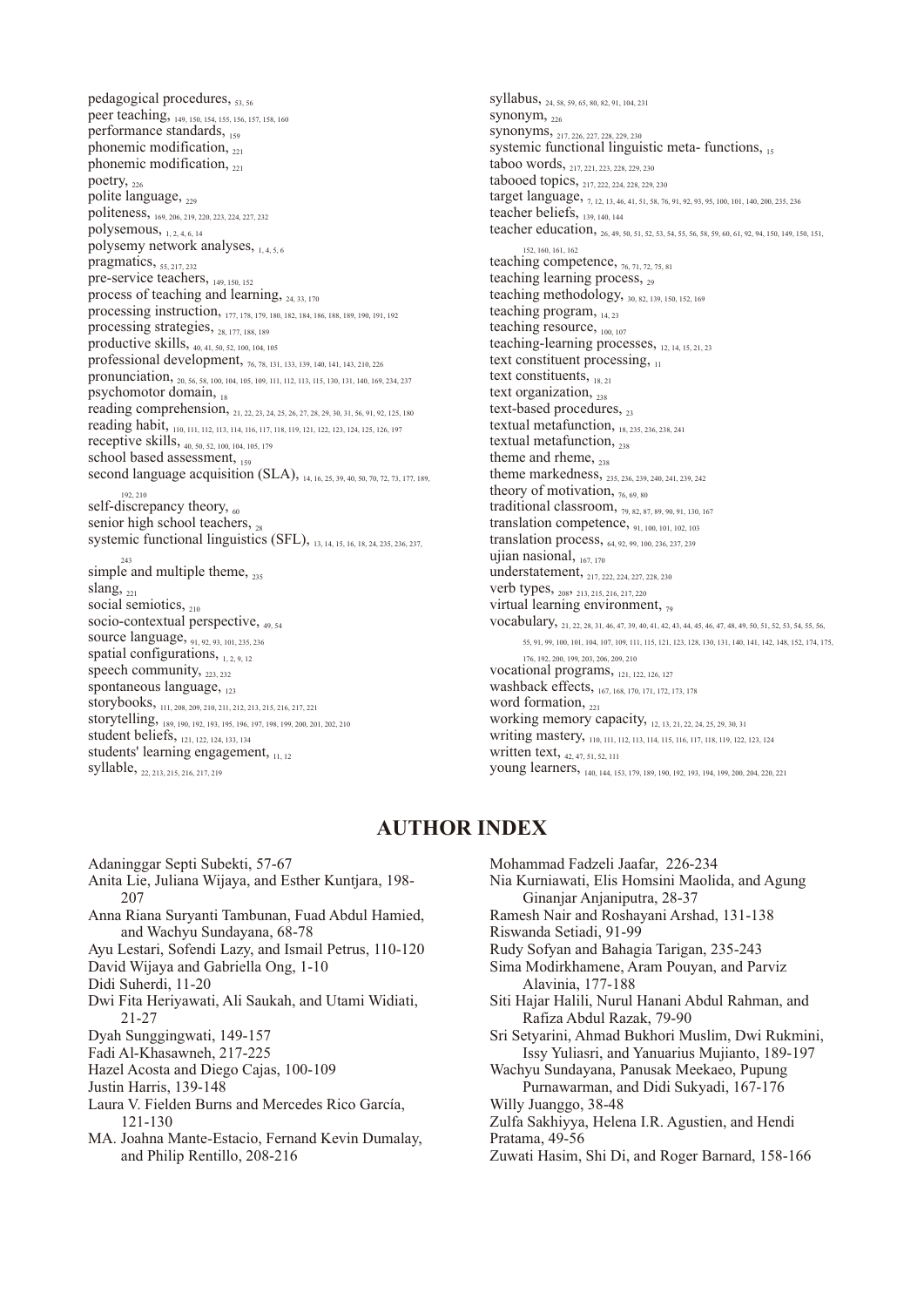# **Publication Ethics and Publication Malpractice Statement**

(Based on Elsevier recommendations and COPE's Best Practice Guidelines for Journal Editors)

### **Ethical guidelines for journal publication**

The publication of an article in the peer-reviewed journals published by *The Language Center, Indonesia University of Education* is process of permanent knowledge improvement. It is a direct reflection of the quality of the work of the authors and the institutions that support them. Peer-reviewed articles support and embody the scientific method. It is therefore important to agree upon standards of expected ethical behaviour for all parties involved in the act of publishing: the author, the journal editor, the peer reviewer, the publisher and the society of society-owned or sponsored journals.

The Language Center, Indonesia University of Education takes their duties of guardianship over all stages of publishing extremely seriously and we recognise our ethical and other responsibilities.

We are committed to ensuring that advertising, reprint or other commercial revenue has no impact or influence on editorial decisions. In addition, Editorial Board will assist in communications with other journals and/or publishers where this is useful to editors.

#### **Duties of authors**

#### *Reporting standards*

Authors of reports of original research should present an accurate account of the work performed as well as an objective discussion of its significance. Underlying data should be represented accurately in the paper. A paper should contain sufficient detail and references to permit others to replicate the work. Fraudulent or knowingly inaccurate statements constitute unethical behavior and are unacceptable. Review and professional publication articles should also be accurate and objective, and editorial 'opinion' works should be clearly identified as such.

#### *Data access and retention*

Authors may be asked to provide the raw data in connection with a paper for editorial review, and should in any event be prepared to retain such data for a reasonable time after publication.

#### *Originality and plagiarism*

The authors should ensure that they have written entirely original works, and if the authors have used the work and/or words of others, that this has been appropriately cited or quoted. Plagiarism takes many forms, from 'passing off' another's paper as the author's own paper, to copying or paraphrasing substantial parts of another's paper (without attribution), to claiming results from research conducted by others. Plagiarism in all its forms constitutes unethical publishing behavior and is unacceptable.

#### *Multiple, redundant or concurrent publication*

An author should not in general publish manuscripts describing essentially the same research in more than one journal or primary publication. Submitting the same manuscript to more than one journal concurrently constitutes unethical publishing behavior and is unacceptable. In general, an author should not submit for consideration in another journal a previously published paper.

#### *Acknowledgement of sources*

Proper acknowledgment of the work of others must always be given. Authors should cite publications that have been influential in determining the nature of the reported work. Information obtained privately, as in conversation, correspondence, or discussion with third parties, must not be used or reported without explicit, written permission from the source. Information obtained in the course of confidential services, such as refereeing manuscripts or grant applications, must not be used without the explicit written permission of the author of the work involved in these services.

#### **Authorship of the paper**

Authorship should be limited to those who have made a significant contribution to the conception, design, execution, or interpretation of the reported study. All those who have made significant contributions should be listed as co-authors. Where there are others who have participated in certain substantive aspects of the research project, they should be acknowledged or listed as contributors. The corresponding author should ensure that all co-authors have seen and approved the final version of the paper and have agreed to its submission for publication.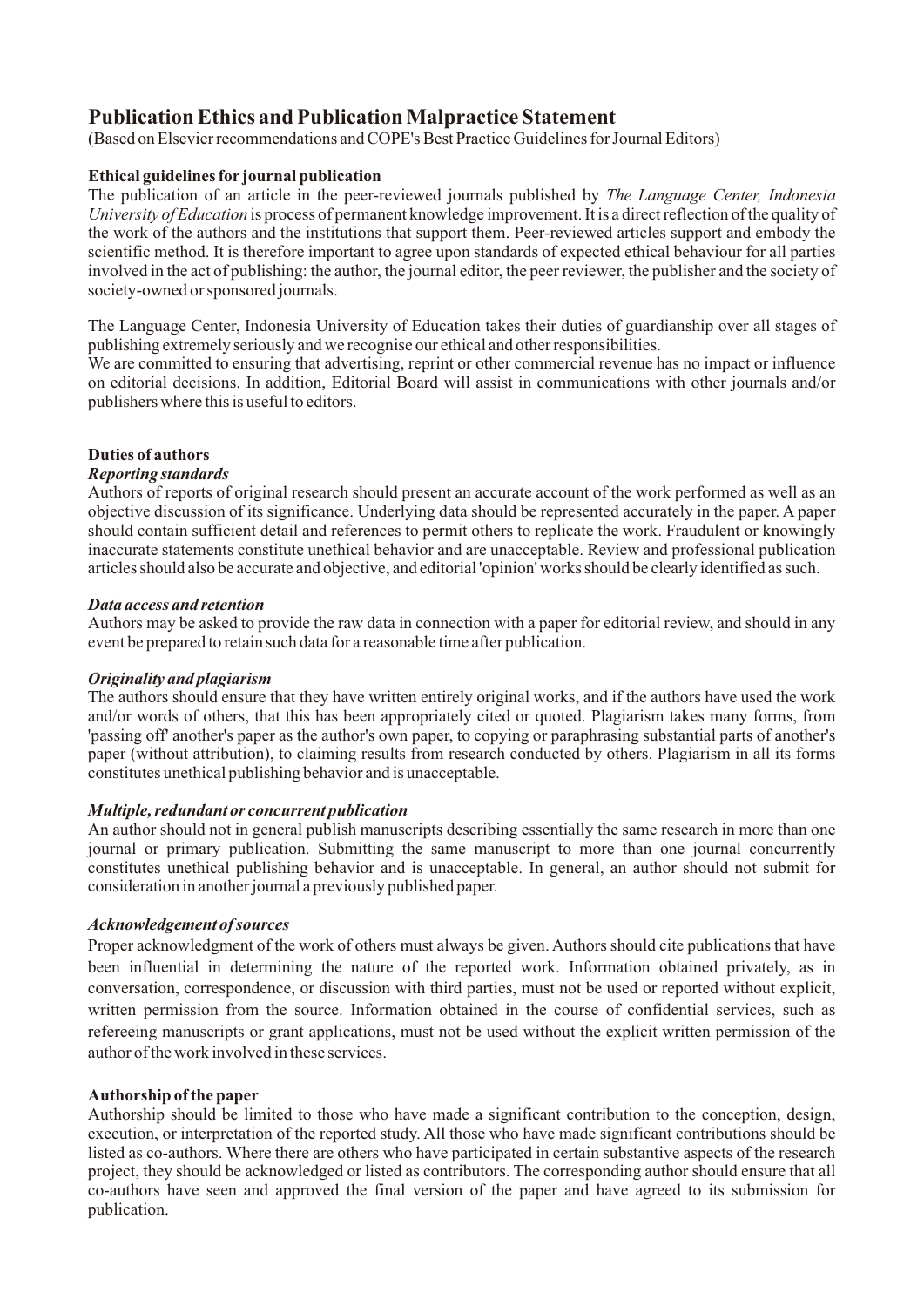#### *Hazards and human or animal subjects*

If the work involves chemicals, procedures or equipment that have any unusual hazards inherent in their use, the author must clearly identify these in the manuscript. If the work involves the use of animal or human subjects, the author should ensure that the manuscript contains a statement that all procedures were performed in compliance with relevant laws and institutional guidelines and that the appropriate institutional committee(s) has approved them. Authors should include a statement in the manuscript that informed consent was obtained for experimentation with human subjects. The privacy rights of human subjects must always be observed.

#### *Disclosure and conflicts of interest*

All authors should disclose in their manuscript any financial or other substantive conflict of interest that might be construed to influence the results or interpretation of their manuscript. All sources of financial support for the project should be disclosed. Examples of potential conflicts of interest which should be disclosed include employment, consultancies, stock ownership, honoraria, paid expert testimony, patent applications/registrations, and grants or other funding. Potential conflicts of interest should be disclosed at the earliest stage possible.

#### *Fundamental errors in published works*

When an author discovers a significant error or inaccuracy in his/her own published work, it is the author's obligation to promptly notify the journal editor or publisher and cooperate with the editor to retract or correct the paper. If the editor or the publisher learns from a third party that a published work contains a significant error, it is the obligation of the author to promptly retract or correct the paper or provide evidence to the editor of the correctness of the original paper.

#### **Duties of editors**

#### *Publication decisions*

The editor of a peer-reviewed journal is responsible for deciding which of the articles submitted to the journal should be published, often working in conjunction with the relevant society (for society-owned or sponsored journals). The validation of the work in question and its importance to researchers and readers must always drive such decisions. The editor may be guided by the policies of the journal's editorial board and constrained by such legal requirements as shall then be in force regarding libel, copyright infringement and plagiarism. The editor may confer with other editors or reviewers (or society officers) in making this decision.

#### *Fair play*

An editor should evaluate manuscripts for their intellectual content without regard to race, gender, sexual orientation, religious belief, ethnic origin, citizenship, or political philosophy of the authors.

#### *Confidentiality*

The editor and any editorial staff must not disclose any information about a submitted manuscript to anyone other than the corresponding author, reviewers, potential reviewers, other editorial advisers, and the publisher, as appropriate.

#### *Disclosure and conflicts of interest*

Unpublished materials disclosed in a submitted manuscript must not be used in an editor's own research without the express written consent of the author. Privileged information or ideas obtained through peer review must be kept confidential and not used for personal advantage. Editors should recuse themselves (i.e. should ask a coeditor, associate editor or other member of the editorial board instead to review and consider) from considering manuscripts in which they have conflicts of interest resulting from competitive, collaborative, or other relationships or connections with any of the authors, companies, or (possibly) institutions connected to the papers. Editors should require all contributors to disclose relevant competing interests and publish corrections if competing interest are revealed after publication. If needed, other appropriate action should be taken, such as the publication of a retraction or expression of concern. it should be ensured that the peer-review process for sponsored supplements is the same as that used for the main journal. Items in sponsored supplements should be accepted solely on the basis of academic merit and interest to readers and not be influenced by commercial considerations. Non-peer reviewed sections of their journal should be clearly identified.

#### *Involvement and cooperation in investigations*

An Editor should take reasonably responsive measures when ethical complaints have been presented concerning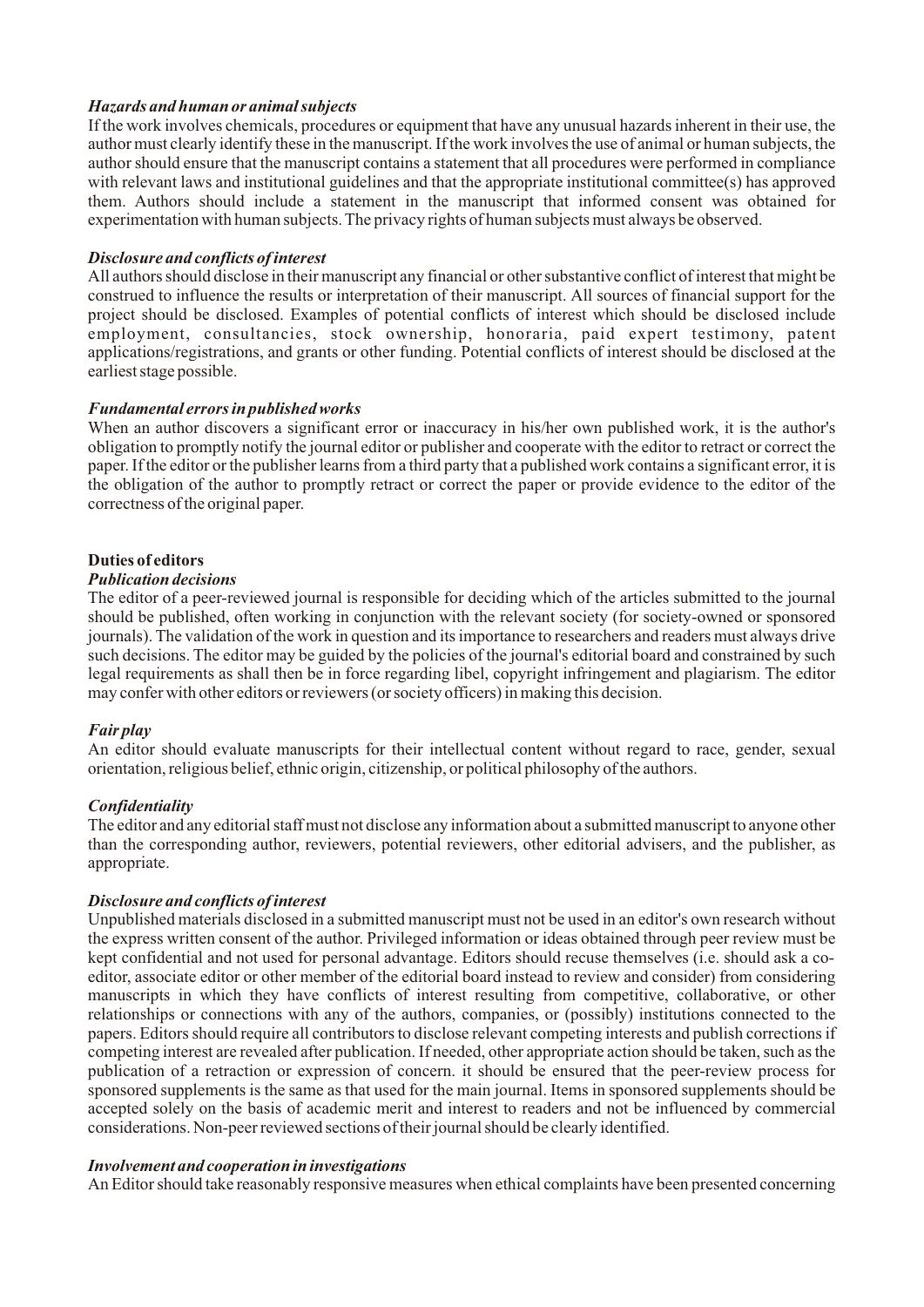a submitted manuscript or published paper, in conjunction with the published (or society). Such measures will generally include contacting the author of the manuscript or paper and giving due consideration of the respective complaint or claims made, but may also include further communications to the relevant institutions and research bodies, and if the complaint is upheld, the publication of a correction, retraction, expression of concern, or other note, as may be relevant. Every reported act of unethical publishing behavior must be looked into, even if it is discovered years after publication.

#### **Duties of reviewers**

#### *Contribution to editorial decisions*

Peer review assists the editor in making editorial decisions and through the editorial communications with the author may also assist the author in improving the paper. Peer review is an essential component of formal scholarly communication, and lies at the heart of the scientific method. *The Language Center, Indonesia University of Education* shares the view of many that all scholars who wish to contribute to publications have an obligation to do a fair share of reviewing.

#### *Promptness*

Any selected referee who feels unqualified to review the research reported in a manuscript or knows that its prompt review will be impossible should notify the editor and excuse himself or herself from the review process.

#### *Confidentiality*

Any manuscript reviewed for review must be treated as confidential documents. They must not be shown to or discuss with others except as authorized by the editor.

#### *Standards of objectivity*

Reviews should be conducted objectively. Personal criticism of the author is inappropriate. Referees should express their views clearly with supporting arguments.

#### *Acknowledgments pf sources*

Reviewers should identify relevant published work that has not been cited by the authors. Any statement that an observation, derivation, or argument had been previously reported should be accompanied by the relevant citation. a reviewer should also call to the editor's attention any substantial similarity or overlap between manuscript under consideration and any other published paper of which the have personal knowledge.

#### *Disclosure and conflict of interest*

Unpublished materials disclosed in a submitted manuscript must not be used in a reviewer's own research without the express written consent of the author. Privileged information or ideas obtained through peer-review must be kept confidential and not used for personal advantage. Reviewers should not consider manuscripts in which they have conflicts of interest resulting from competitive, collaborative, or other relationships or connections with any of the authors, companies, institutions connected to the papers.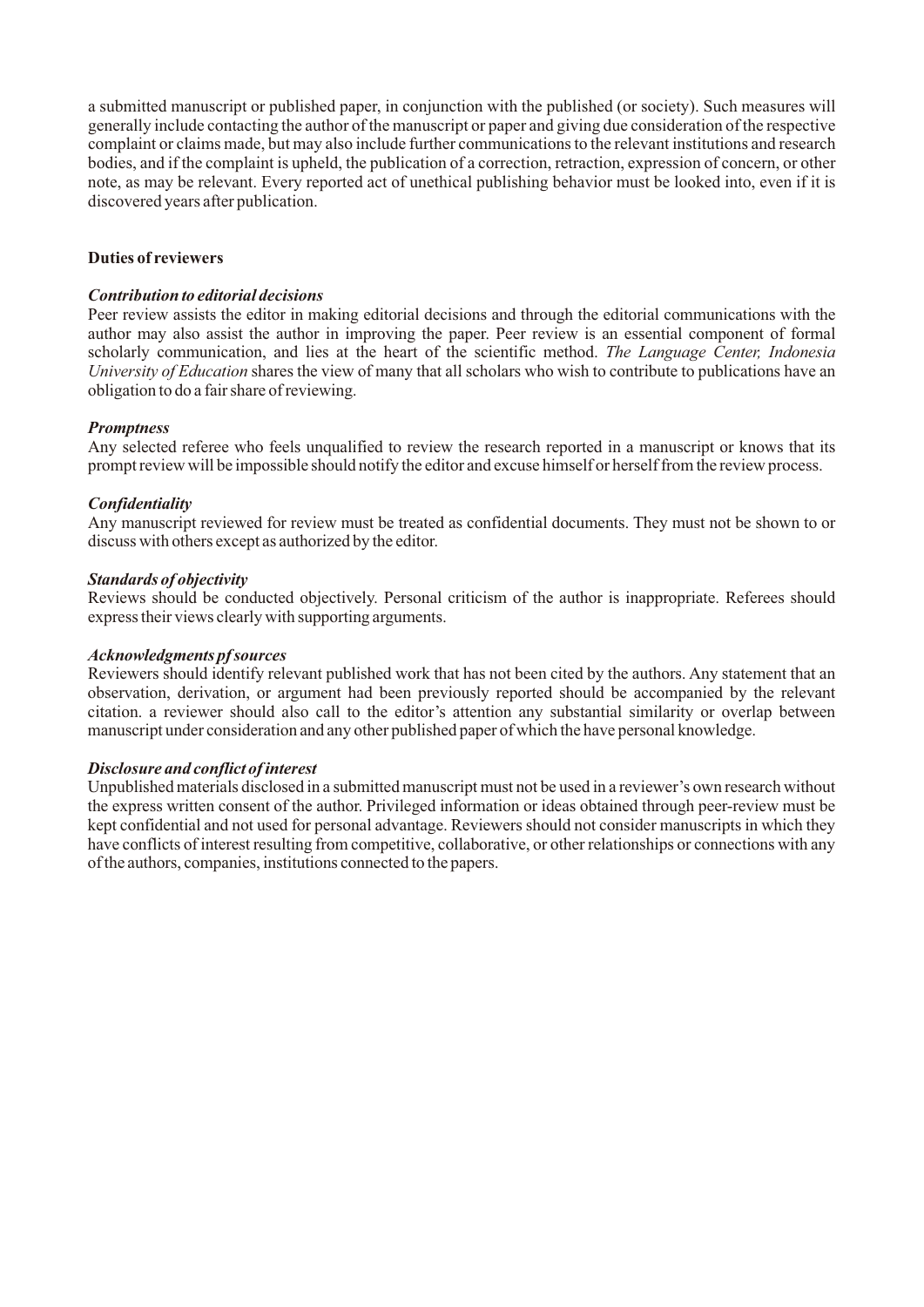# **IJALSubscription Form**

Please enroll me as a subscriber of Indonesian Journal of Applied Linguistics (IJAL) starting from volume ….. to volume ….. and send it to:

Name :

. The contract of the contract of the contract of the contract of the contract of the contract of the contract of the contract of the contract of the contract of the contract of the contract of the contract of the contrac

Address :

………………………………………………………………………………………………………… ………………………………………………………………………………………………………… ………………………………………………………………………………………………………… ………………………………………………………………………………………………………… ………………………………………………………………………………………………………… ………………………………………………………………………………………………………… . The contract of the contract of the contract of the contract of the contract of the contract of the contract of the contract of the contract of the contract of the contract of the contract of the contract of the contrac

The fee, excluding the shipment fee, of IDR 450.000/year (for Indonesian) or US\$50/year (for abroad) will be

- \*[ ] paid directly to the administration address or through money order to Aam Aminah, Balai Bahasa UPI, Jl. Dr. Setiabudhi 229, Bandung 40154; Phone/Fax: (+62 22) 200 0022, email: aam@upi.edu
- \*[ ] Bank transfer (kindly send money to Bank BNI Branch PTB Bandung: c.o. Balai Bahasa UPI, No. 2952289992 ; write "for IJAL (**write the volume and number**)"; fax a copy of the bank slip to (+62 22) 200 0022 or email a scanned version of the bank transfer receipt to aam@upi.edu

......………………………………, …….…… / …….…… / ……................ (place) (date) (month) (year)

(……………………………………………………) Signature of subscriber

Note:

- 1) The journal will be sent upon receiving the subscription fee.
- 2) Send the subscription form together with the bank transfer receipt by fax or email.
- 3) (\*) please, pick one.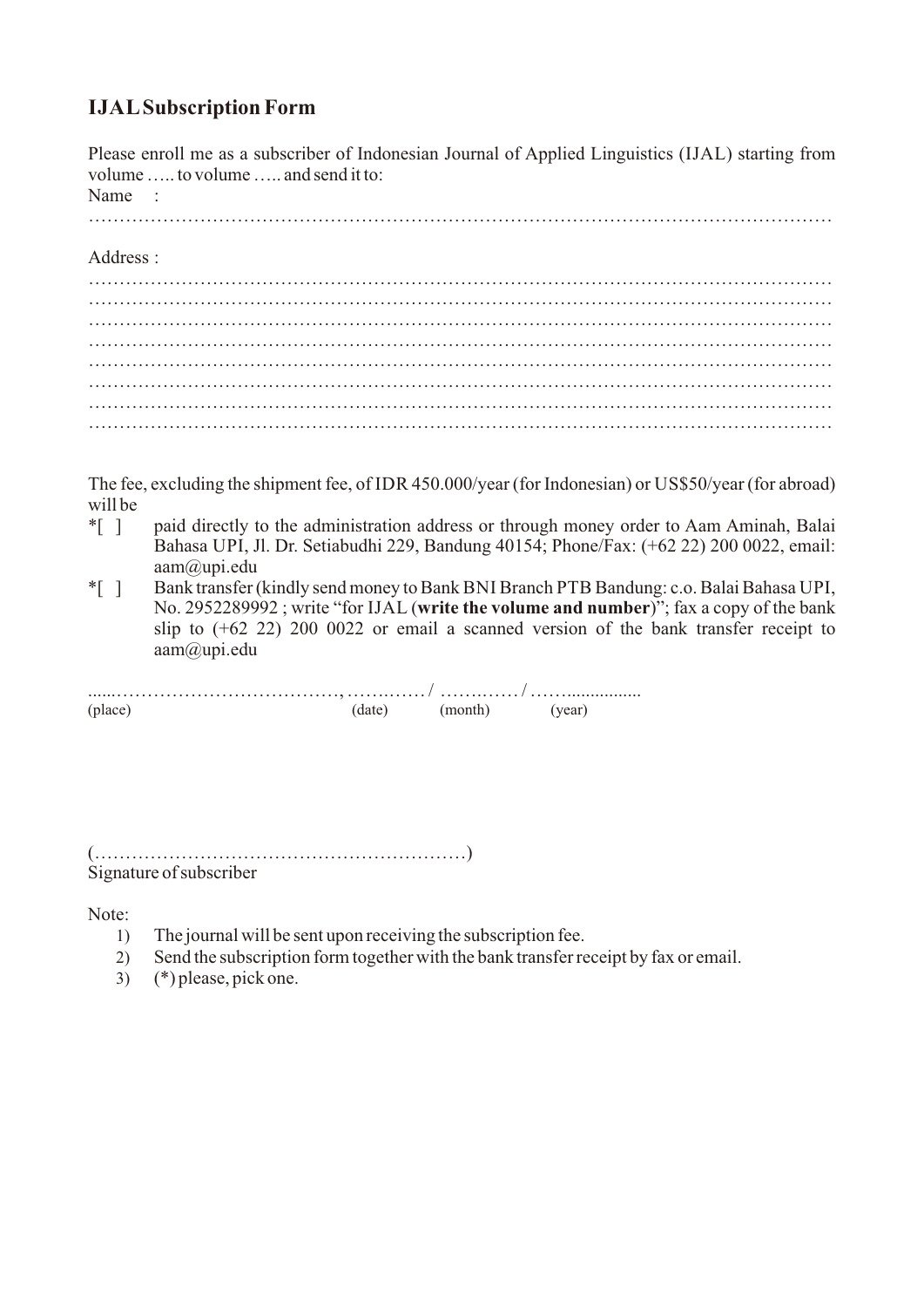Indonesian journal of applied linguistics (IJAL) is a publication of the Language Center of Indonesia University of Education. It is published twice a year in July and January. The journal presents theoretical and practical studies on language and language-related concerns.

Articles should be submitted to Publication Division, the Language Center of Indonesia University of Education, Jalan Dr. Setiabudhi 229, Bandung 40154, Indonesia or email to didisukyadi@live.com. Articles should be in electronic form (either email or CD) and it should be in accordance with the journal's guidelines at the end each volume of the journal as well as on *http://ejournal.upi.edu/index.php/IJAL/about/submissions#authorGuidelines* 

All rights reserved; no part of this journal may be reproduced, stored, used, or transmitted in any form or by electronic, mechanical, or other means, including photocopying and recording without written permission of the publishers.

## **SUBSCRIPTION**

Annual subscription price for 3 issues/1 volume is Rp.450.000,00 (excluding shipment), and, for questions related to subscription, please contact **mahardhika.zifana@gmail.com**. Payment may be made by the following method:

- Money order to Aam Aminah, the Language Center of Indonesia University of Education (Balai Bahasa UPI), Jalan Dr. Setiabudhi 229 Bandung 40154, Indonesia
- Bank transfer (kindly send money to Bank BNI Branch PTB Bandung: c.o. Balai Bahasa UPI, Account No. 2952289992 ; write "for IJAL (**write the volume and number**)"; fax a copy of the bank slip to (+62 22) 200 0022 or email a scanned version of the bank transfer receipt to aam@upi.edu)

Published by Balai Bahasa UPI in Cooperation with the Association of Teaching English as a Foreign Language in Indonesia (TEFLIN) and Indonesian Association of Applied Linguistics (*Asosiasi Linguistik Terapan Indonesia*-ALTI), and printed by UPI Press.

The online version of IJALis available at: **ejournal.upi.edu/index.php/IJAL**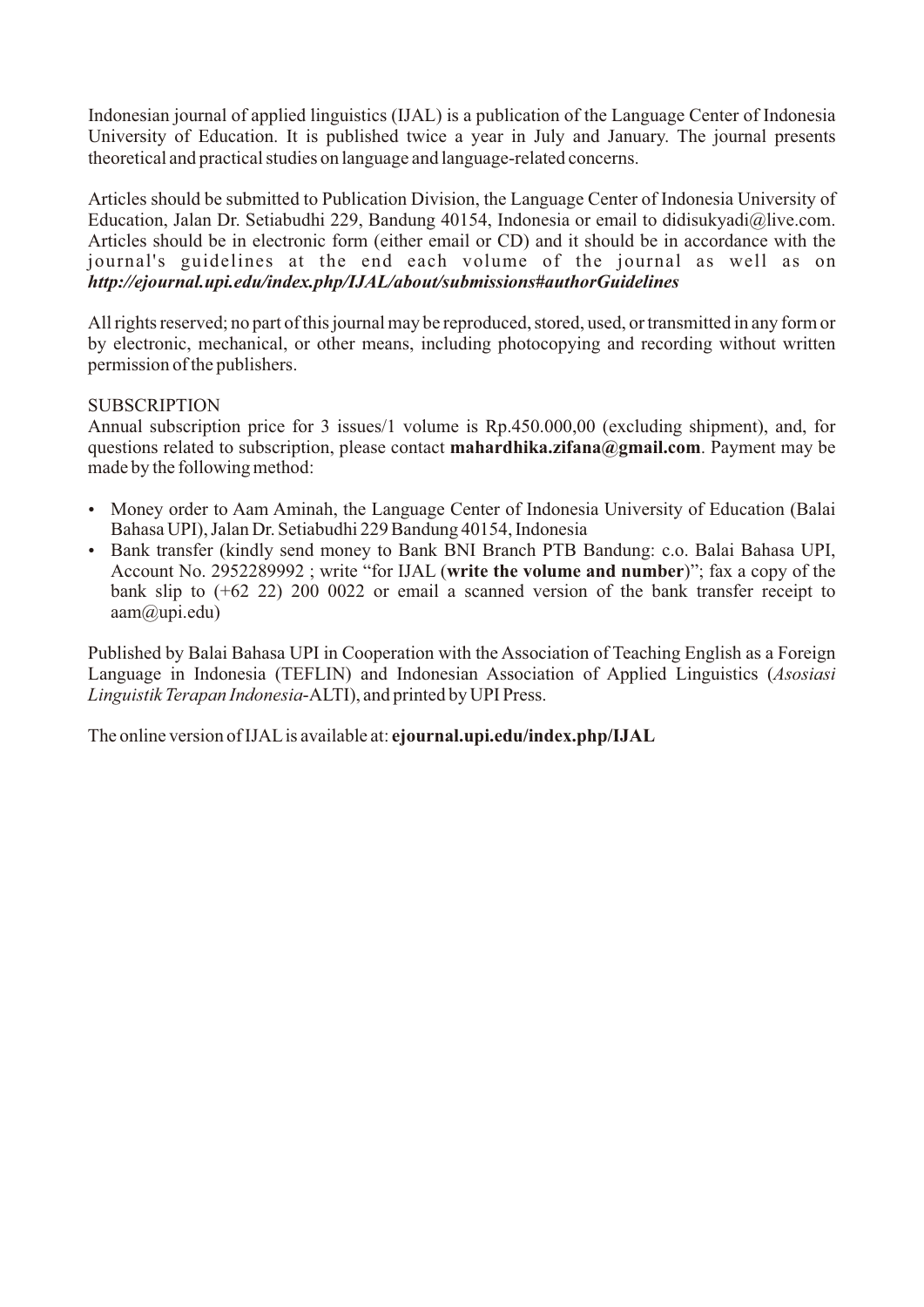# **NOTES FOR CONTRIBUTORS**

- 1. Articles submitted to the Journal should normally be between 5,000 to 7,000 words or between 14-17 pages with single space and should be accompanied by an abstract of not more than 300 words, containing the importance of the topic, objective, method, findings, and conclusion.
- 2. Below the abstract, about three to five keywords should appear together with the main body of the article with the font size 11.
- 3. The Journal operates a peer review process and promotes blind reviewing. To facilitate this process, author's names (without academic titles), institutional affiliations, and the email address of the corresponding author should appear only on a detachable cover sheet.
- 4. Contributor(s) should include a short CV describing his/her/their current position and activities in not more than 80 words.
- 5. Articles should be written in English in single space, using Microsoft Word, font size 12, Times New Roman, top and left margin 3 cm, bottom and right margin 2.54 cm, printed in Letters.
- 6. Insert a header on even page indicating name of the Journal, Volume, Number, month, and year, and page number of the publication. On odd page, insert the author(s) and a few words of the title of the articles.
- 7. Footnotes should appear at the end of the text, not at the foot of the relevant page. Page number should be inserted at the bottom, placed on the right.
- 8. Write the main body of the article in two columns, except for tables and figures. Use first line indent of 1 cm, but no indent for first paragraph right after the main title and first paragraph after subheadings.
- 9. Block citation should be 1 cm indented with the font size 11.
- 10. For research-based articles, the outline used is: introduction (without heading or subheading), method, findings and discussion, conclusion, and references.
- 11. The title should be less than 12 words, capitalized, centered, with font size 14.
- 12. The introduction should consist of the background of the study, research contexts, literary review, and research objective. All introduction should be presented in the forms of paragraphs, not pointers, with the proportion of 15-20% of the whole article length.
- 13. The method section consists of description concerning the research design, data sources, data collection, and data analysis with the proportion of 10-15% of the total article length, all presented in the form of paragraphs.
- 14. The findings and discussion section consist of description of the results of the data analysis to answer the research  $question(s)$  and their meanings seen from current theories and references of the area addressed. The proportion of this section is 40-60% of the total article length.
- 15. The conclusion section consists of the summary, restatement, comment or evaluation of the main findings.
- 16. Use only horizontal lines when using tables. Put table number and the title of the table on top of it.
- 17. Every source cited in the body of the article should appear in the reference, and all sources appearing in the reference should be cited in the body of the article.
- 18. The sources cited should at least 80% come from those published in the last 10 years. The sources cited are primary sources in the forms of journal articles, books, and research reports, including theses and dissertations.
- 19. Citation is done using bracket (last name and year of publication). When the sources are cited verbatim, page number is included (p. 78 or pp. 78-89).
- 20. Proofs will be sent to the author for correction, and should be returned to didisukyadi@live.com by the deadline given.
- 21. Quotation and references follows APA style and the latter should be included at the end of the article in the following examples:
	- Amalia, A. (2012). *The use of video in teaching writing procedural text: A quasi-experimental study in one of Senior High Schools in Bandung* (Skripsi, Universitas Pendidikan Indonesia, 2012). Retrieved 12th January, 2012 from http://repository.upi.edu/skripsiview.php?no\_skripsi=11587
	- Balitbang. (2008). *The assessment of curriculum policies in secondary education: Assessment report.* Jakarta: Badan Penelitian dan Pengembangan.
	- Costner, K. (Director), & Blake, M. (Writer). (1990). *Dances With Wolves* [Motion picture]. United States: Majestic Film/Tig Productions.
	- Cox, C. (1999). *Teaching language arts: A student-and response-centered classroom* (3th ed.). Needam Heights, MA: Allyn & Bacon.
	- Cramond, B. (2007). Enriching the brain? Probably not for psychologists [Review of the book Enriching the brain: How to maximize every learner's potential]. *PsycCRITIQUES,* 52(4), Article 2. Retrieved from http://www.apa.org/psyccritiques/
	- Dorland's illustrated medical dictionary (29th ed.). (2000). Philadelphia: Saunders.
	- Hunston, S. & Oakey, D. (2010). *Introducing applied linguistics: Concepts and skills.* New York, NY: Routledge.
	- Johnson, L., Lewis, K., Peters, M., Harris, Y., Moreton, G., Morgan, B. et al. (2005). *How far is far?* London: McMillan.
	- Palmer, R. (in press). A third way: online labs integrated with print materials. *Indonesian Journal of Applied Linguistics.*
	- Sklair, L. (2010). Iconic Architecture and the Culture-ideology of Consumerism. *Theory Culture Society, 27(135)*, pp. 135- 159. DOI: 10.1177/0263276410374634.
	- Suherdi, D. (2010). *Week three: Analyzing structure* [Powerpoint slides]. Unpublished manuscript, IG502, Universitas Pendidikan Indonesia, Bandung, Indonesia
	- Sukyadi, D. & Mardiani, R. (2011b). The washback effect of national examination (ENE) on English teachers' classroom teaching and students' learning. *K@ta: A Biannual Publication on the Study of Language and Literature, 13(1),* pp. 96-111.
	- Sukyadi, D. (2011). The metaphorical use of English address terms in Indonesian blog comments (A pragmatic analysis of Indonesian bloggers). Dalam Nasanius, Y. (ed.) *Conference on English Studies (CONEST)* 8, pp. 133-135, Jakarta: Unika Atma Jaya.
	- Waugh, L.R., & Monville-Burston, M. (eds.). (1990). *On language: Roman Jakobson.* Cambridge, MA: Harvard University Press.